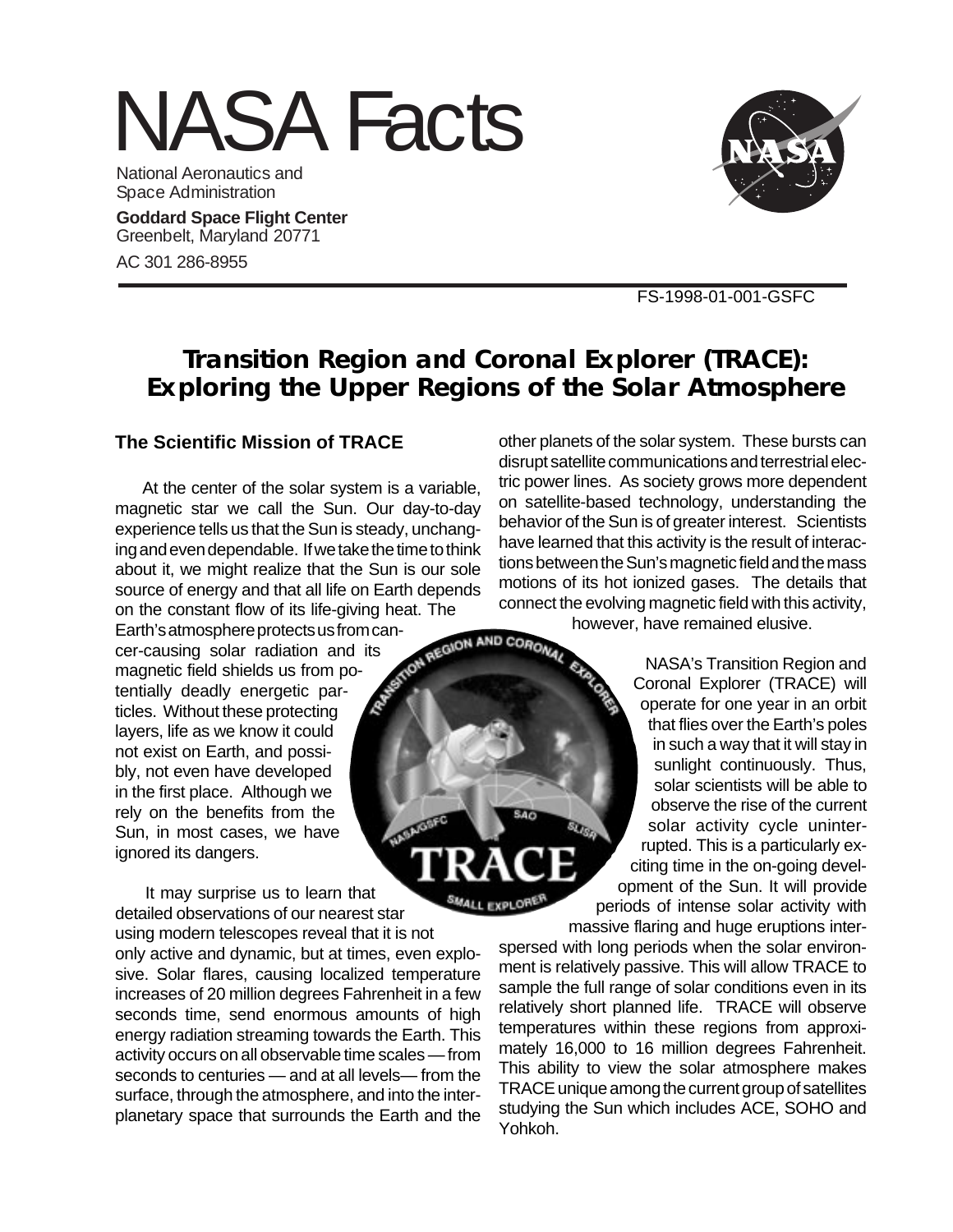The surface of the Sun is a relatively cool (5,000 degrees Celsius), placid place compared with the corona, the hot (1 million degrees Celsius), outer layers of its atmosphere. The high temperatures of the corona make it a natural source of X-rays, high energy light which is normally blocked by the Earth's atmosphere. Recent advances in technology have allowed scientists to image these X-rays with instruments on space-based telescopes. Putting these images together in a time series produces an X-ray movie where we can see that flares and mass ejections are going on almost continuously.

 TRACE will observe the most visible manifestations of the magnetic field, the sunspots, which are dark areas on the Sun's surface where the field is particularly intense. Individual sunspots emerge, evolve and disappear on time scales from hours to months, and can be observed moving across the face of the Sun as it rotates (about once per month). The total number of sunspots also waxes and wanes with a period of about eleven years. At the peak of this activity cycle, the number of solar flares (explosions in the solar atmosphere), mass ejections (eruptions of huge amounts of energetic solar material which leaves the Sun and travels out into the solar system), and auroae (the northern lights, the beau-



TRACE Spacecraft at Goddard a degree.

tiful interactions between the energetic particles from the Sun and the Earth's magnetic field) all increase dramatically. This sequence of events — flares, mass ejections, and auroae — illustrates what we now call the Sun-Earth Connection. These violent changes in our Sun have fascinated astronomers since the invention of the telescope nearly 400 years ago. With solar activity now rising to its maximum level (forecast to occur in the year 2000), scientist are attempting to understand how the radiation, particles, and magnetic fields that stream from the Sun can impact our planet — NASA's Sun-Earth Connections Program.

# **A Small Explorer Project**

 The Transition Region and Coronal Explorer (TRACE) is the fourth satellite in the series of Small Explorer (SMEX) missions. The program's goal is a flight rate of one mission per year of small scientific satellites launched on small expendable launch vehicles. The SMEX program's purpose is to provide frequent flight opportunities for scientific investigations from space. TRACE is scheduled for launch in 1998 on a Pegasus rocket released from an L-1011 jet aircraft flown out of VAFB, Calif. The SMEX missions are managed by the Goddard Space Flight Center in Greenbelt, Md. and are part of the larger Explorer Program. The Explorer Program enables missions through a variety of means to meet the needs of the scientific community and the NASA space science enterprise.

# **TRACE Science Objectives**

- Observe the evolution of magnetic field structures from the solar interior of the corona.
- Study the heating mechanisms of the outer solar atmosphere.
- Investigate the triggers and onset of solar flares and coronal mass ejections.

## **The Spacecraft**

The TRACE spacecraft stands nearly six feet tall, is 3.5 feet across and weighs 465 pounds. It points the ultraviolet solar telescope at selected features of the Sun with an accuracy of a fraction of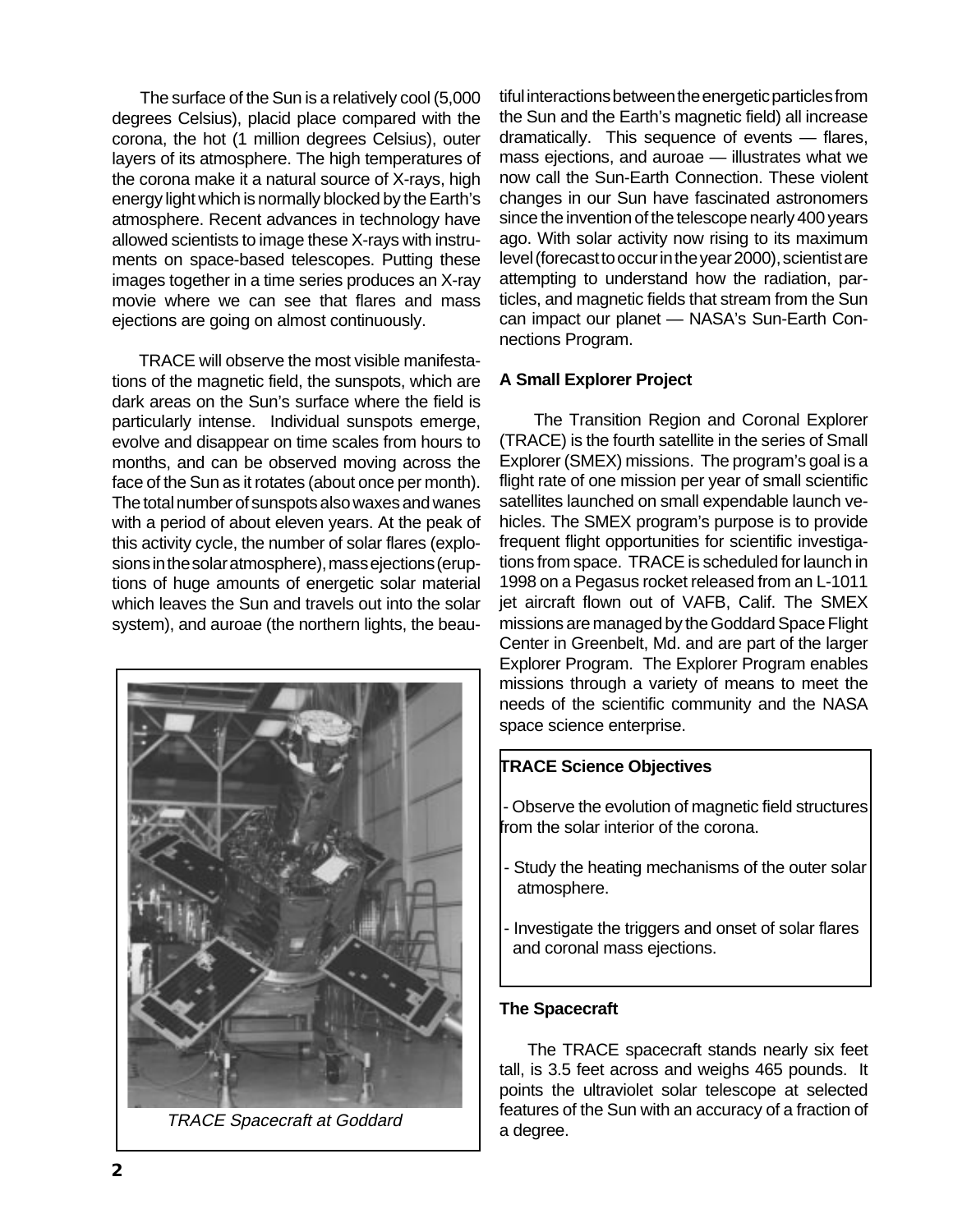The Attitude Control System uses three magnetic Sun sensors, four reaction wheels, one threeaxis magnetometer and three two-axis inertial gyroscopes to control the spacecraft orientation. The spacecraft computer controls all on-board functions. Power is provided from four deployed panels of gallium arsenide solar cells. An S-band transponder is used for ground communication.

#### **About the Telescope**

TRACE employs a telescope that is different from other telescopes in that its one foot (30 centimeters) super polished mirrors are individually coated four distinct ways to allow light from different bandwidths to be captured and analyzed. Regions of the Sun ranging in temperatures from 16,000 to 16 million degrees Fahrenheit will be detected and examined. A Charge Couple Device (CCD) detector collects images over a 3,600 x 3,600 mile field of view. This represents about 25 percent of the Sun's disk or outer edge. A powerful data handling computer enables very flexible use of the CCD array including adaptive target selection, data compression and image stabilization.

## **Quick Mission Facts**

 **Mission Duration:** 1 year requirements with multi-year goals.  **Orbit:** 373 x 404 miles (600 x 650 kilometers) Sun synchronous  **Mass:** 465 pounds (211 kilograms)  **Power:** 200 watts  **Launch Vehicle:** Pegasus XL  **Launch Site:** Western Range, Vandenberg AFB, Calif.  **Launch Date:** March 1998  **Cost of TRACE Spacecraft:** \$39 million

## **TRACE Orbit and Targets**

The Sun-synchronous TRACE orbit was selected to allow nearly continuous observations of the Sun. Therefore, the random processes associated with changes in the magnetic field have a very high probability of being observed completely. In most operational modes, TRACE will stare at a fixed location with respect to the solar limbs and collect

image sequences optimized to be diagnostic of particular processes. In addition, the TRACE image processor can continuously monitor the data stream and adapt both the experimental program and the instrument pointing. Decisions on solar targets and particular experiments to be run will be made by the science team daily.

#### **Launch Timing and SOHO Complement**

The launch of TRACE coincides with the onset of solar maximum, so that there is a high probability of capturing the emergence processes in a solar atmosphere that is relatively uncomplicated. Further, the new solar cycle coincides with the flight of the NASA/ ESA Solar and Heliospheric Observatory (SOHO). The two satellites provide complementary observations: TRACE produces the high spatial and temporal resolution images, while SOHO yields images and spectral data out to 30 solar radii (or 15 times the width of the Sun) or at much lower spatial and temporal resolution. Jointly they provide the opportunity to obtain simultaneous digital measurements of all the temperature regimes of the solar atmosphere, in both high-resolution imaging and spectroscopy. Merging TRACE and SOHO data will allow a more complete picture of the Sun's processes.

## **Science Data Collection and Analyses**

TRACE will be operated from a Science Operations Center adjacent to the SOHO Experiment Operations Facility at the Goddard Space Flight Center. The science team is committed to involving students throughout the investigation and to sharing the data openly within the scientific community. A website will allow the general public to view the TRACE quick-look images in near real-time. The TRACE images will be even more dynamic than those produced by Yohkoh and will have enormous visual appeal to the general public and especially to students at all levels. Yohkoh ("Sunbeam" in Japanese) is a satellite dedicated to high-energy observations of the Sun, specifically of flares and other coronal disturbances. The Yohkoh mission was launched on Aug. 30, 1991, from the Kagoshima Space Center in southern Japan. The spacecraft carries a payload of four scientific instruments and together these instruments provide detailed information about high-energy processes in solar flares and in other forms of solar coronal activity.